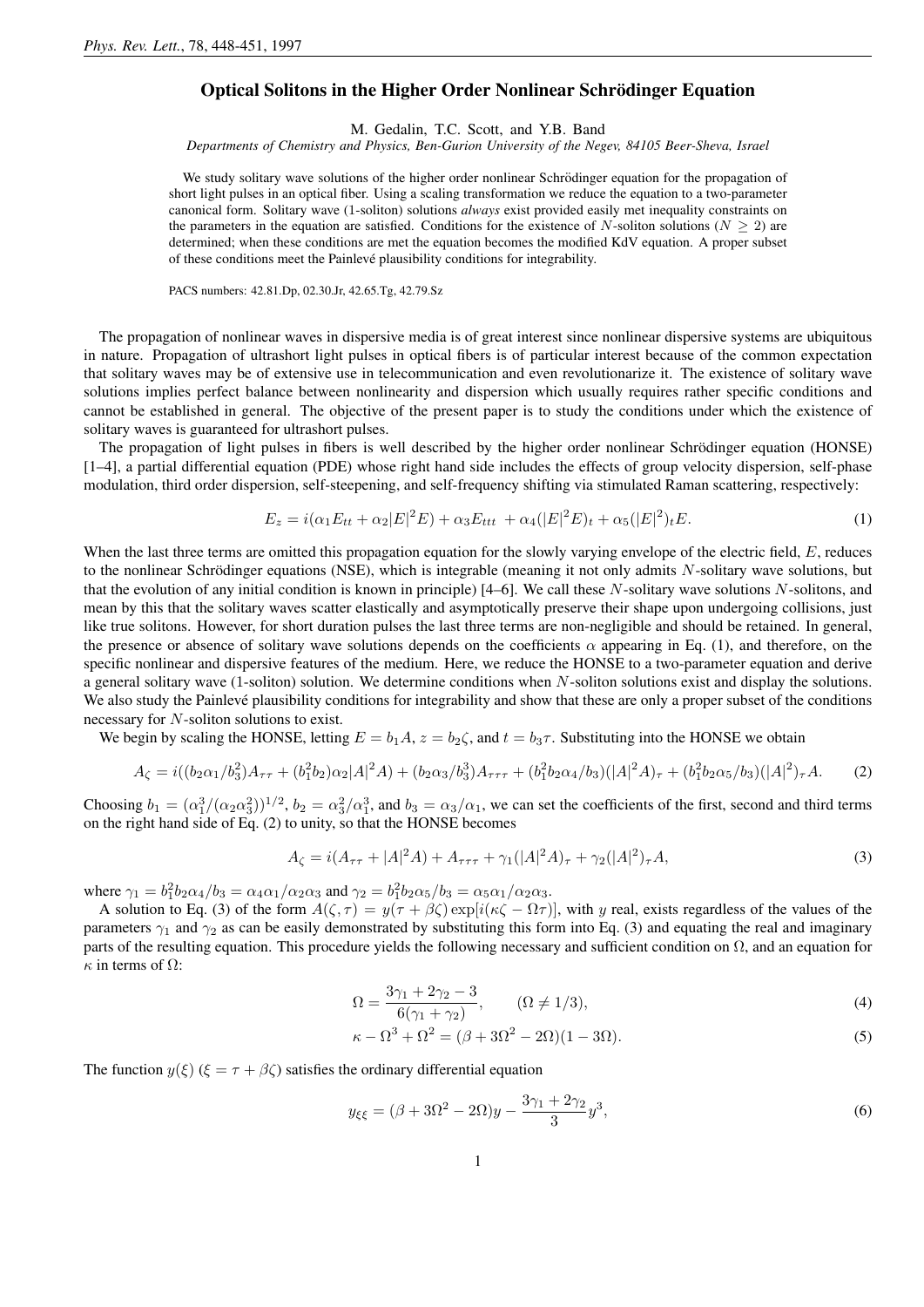whose solution is given generally in terms of doubly periodic elliptic functions. For zero energy (i.e., for  $y_{\xi}^2 - (\beta + 3\Omega^2 - 2\Omega)y^2 + (3\gamma_1 + 2\gamma_2)y^4/6 = 0$ ) we find the solitary wave solution

$$
A(\zeta,\tau) = \left(\frac{6(\beta + 3\Omega^2 - 2\Omega)}{3\gamma_1 + 2\gamma_2}\right)^{1/2} \cosh^{-1}[(\beta + 3\Omega^2 - 2\Omega)^{1/2}(\tau + \beta\zeta)]
$$
  
 
$$
\times \exp\{i[((\beta + 3\Omega^2 - 2\Omega)(1 - 3\Omega) + \Omega^3 - \Omega^2)\zeta - \Omega\tau]\},
$$
 (7)

provided  $(\beta + 3\Omega^2 - 2\Omega) > 0$  and  $3\gamma_1 + 2\gamma_2 > 0$ . Thus, solitary wave solutions always exist (in contrast with what is implied in Ref. 7) provided  $3\gamma_1 + 2\gamma_2 > 0$ . For  $\Omega = 0$  (i.e., for  $3\gamma_1 + 2\gamma_2 = 3$ ) the solitary wave solution reduces to  $A(\zeta, \tau) = 2^{1/2} \eta \cosh^{-1}(\eta(\tau + \eta^2 \zeta)) \exp(i\eta^2 \zeta)$  where  $\kappa = \beta \equiv \eta^2 > 0$ .

The case of  $\Omega = 1/3$  is very special, not only because Eq. (4) (which should be written in the form  $3\gamma_1 + 2\gamma_2 = 3(1 \gamma_1\Omega$ /(1 – 3 $\Omega$ )) is not applicable, but also because Eq. (3) is expected to be integrable for this case, as we shall show below using a Painlevé analysis  $[8-10]$ . The Painlevé condition for integrability (see below)

$$
\gamma_1 = 3, \gamma_2 = -3/2,\tag{8}
$$

(which differs from the result claimed in Ref. 7) yields  $\Omega = 1/3$  and  $\kappa = -2/27$ , and the solitary wave solution takes the form

$$
A(\zeta,\tau) = (\beta - 1/3)^{1/2} \cosh^{-1}[(\beta - 1/3)^{1/2}(\tau + \beta \zeta)] \exp[-i(2\zeta/27 + \tau/3)].
$$
\n(9)

It is of interest to compare the solitary wave solutions for different values of parameters  $\gamma_1$  and  $\gamma_2$ . All solitary waves have intensity profiles of the form  $I(\zeta, \tau) = |A(\zeta, \tau)|^2 = I_s \cosh^{-2}[(\tau + \beta \zeta)/\tau_s]$ . The solitary wave width  $\tau_s$  and its intensity  $I_s$  are related by the expression  $I_s \tau_s^2 = 6/(3\gamma_1 + 2\gamma_2)$  (where  $3\gamma_1 + 2\gamma_2 > 0$  for a solitary wave solution). For comparison, recall that  $I_s \tau_s^2 = 2$  for the NSE solitary wave  $(\alpha_3 = \alpha_4 = \alpha_5 = 0)$ , so that for equal  $\tau_s$ ,  $I_s^{\text{HONSE}}/I_s^{\text{NSE}} = 3/(3\gamma_1 + 2\gamma_2)$ . The width  $\tau_s$  and  $\beta$  (the negative of the inverse-velocity in the coordinate system moving with the group velocity of the light pulse, i.e., the solitary wave velocity  $v_s = v_g - \beta^{-1}$  where  $v_g$  is the group velocity) are related by the equation  $\tau_s = (\beta + 3\Omega^2 - 2\Omega)^{-1/2}$ where  $\Omega$  is given by Eq. (4).

As is well-known, existence of solitary wave solutions does not guarantee existence of N-soliton solutions with  $N > 1$ . In the absence of the inverse scattering solution for the HONSE, the Hirota method [11], based on the cutoff of the Pade-approximation ´ [12]  $A = G/F$ , F being real, is often useful. Direct substitution of this representation into the PDE in Eq. (3) can be expedited using Hirota D operators [11] (defined by its operation on bilinear forms  $D_t(f \cdot g) := (\partial/\partial t - \partial/\partial t')f(t)g(t')|_{t=t'}$ ) and by separation of the linear part of the PDE to yield:

$$
(D_{\zeta} - iD_{\tau}^{2} - D_{\tau}^{3})(G \cdot F) = 0,
$$
\n(10)

$$
(G \cdot F)[-iD^2_\tau(F \cdot F) + i(G^* \cdot G) + (\gamma_1 + \gamma_2)D_\tau(G^* \cdot G)]
$$

$$
+D_{\tau}(G \cdot F)[-3D_{\tau}^{2}(F \cdot F) + (3\gamma_{1} + 2\gamma_{2})(G^{*} \cdot G)] = 0.
$$
\n(11)

The standard algorithm is to further substitute a 2-soliton solution in a power series in  $\epsilon$  of the form

$$
G = \epsilon(\exp(\theta_1) + \exp(\theta_2)) + \epsilon^2 G^{(2)} + \dots,
$$
\n(12)

$$
F = 1 + \epsilon F^{(1)} + \epsilon^2 F^{(2)} + \dots,\tag{13}
$$

$$
\theta_i = p_i \zeta + q_i \tau + \phi_i, \quad i = 1, 2,
$$
\n(14)

and require that the series truncate.

The Hirota method is well adapted to the case when Eq. (11) reduces to a bilinear equation or can be split into two or more independent (and consistent) bilinear equations. Unfortunately, further splitting of Eq. (11) into two bilinear equations is impossible in the general case (the direct naïve splitting of Eq.  $(11)$  into two equations corresponding to the two expressions in square brackets [7, 13] is incorrect, since it gives  $p_1 = p_2$  and  $q_1 = q_2$  for the 2-soliton substitution (12) which is forbidden). Direct analysis of the multilinear equation (11) is not successful either. We shall try further reduction by substituting

$$
G = \bar{G} \exp[i(\kappa \zeta - \Omega \tau)] \tag{15}
$$

into Eqs. (10) and (11). Choosing  $\kappa = \Omega^2 - \Omega^3$  we retain the structure of Eq. (10), while Eq (11) takes the following form:

$$
(\bar{G} \cdot F)[-i(1-3\Omega)D_{\tau}^{2}(F \cdot F) + i(1-\Omega\gamma_{1})(\bar{G}^{*} \cdot \bar{G}) + (\gamma_{1} + \gamma_{2})D_{\tau}(\bar{G}^{*} \cdot \bar{G})] +D_{\tau}(\bar{G} \cdot F)[-3D_{\tau}^{2}(F \cdot F) + (3\gamma_{1} + 2\gamma_{2})(\bar{G}^{*} \cdot \bar{G})] = 0.
$$
\n(16)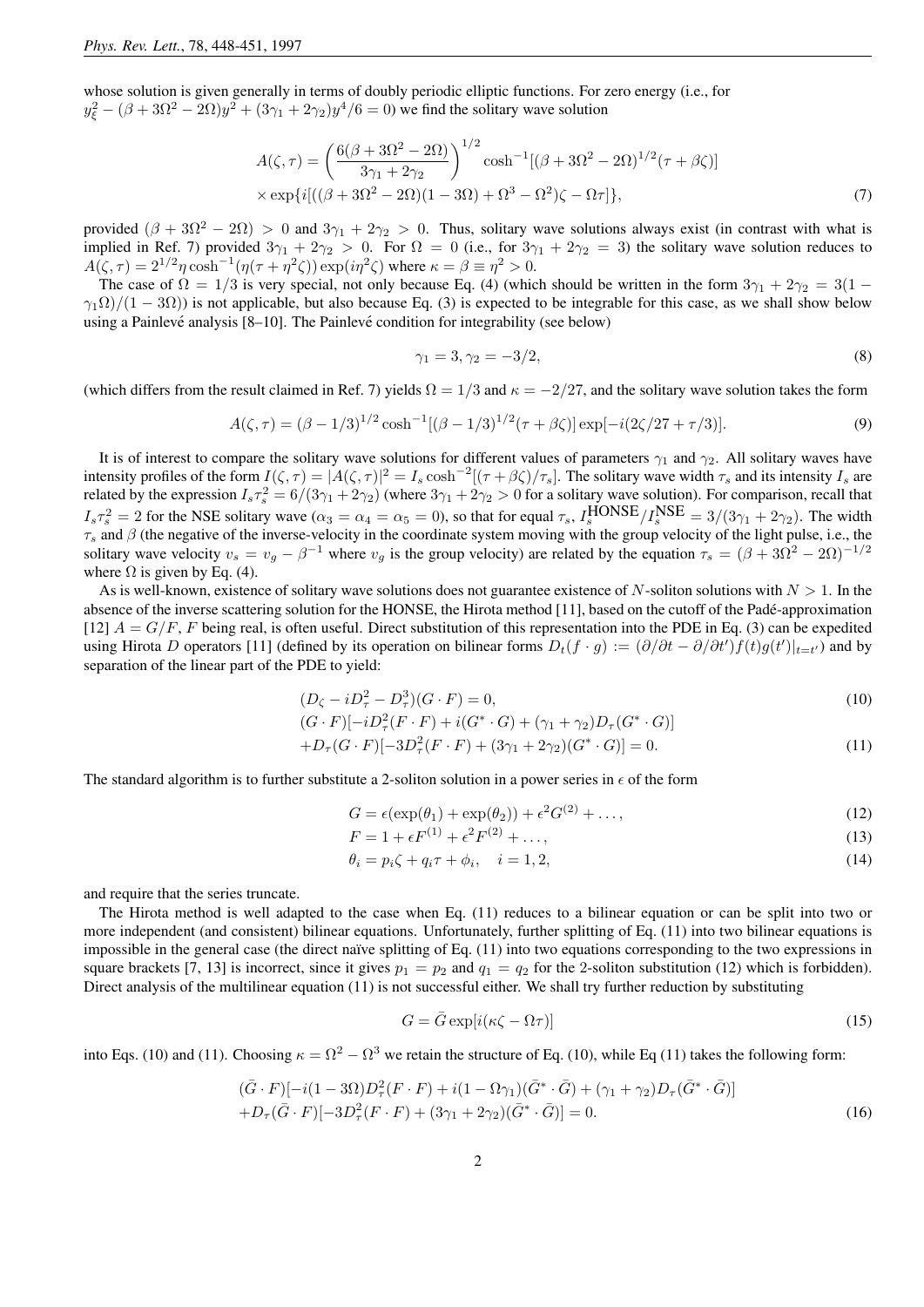Selecting  $\Omega = 1/3$  or  $\Omega = 1/\gamma_1$  eliminates the terms  $\propto D_\tau^2(F \cdot F)$  or  $(\bar{G}^* \cdot \bar{G})$  in the first part of Eq. (16), respectively. Further simplification can be achieved in the particular case  $\gamma_1 = 3$  when the choice  $\Omega = 1/3$  leads to the following equation

$$
D_{\tau}(\bar{G} \cdot F)[-3D_{\tau}^{2}(F \cdot F) + (9+2\gamma_{2})(\bar{G}^{*} \cdot \bar{G})] + (\bar{G} \cdot F)(3+\gamma_{2})D_{\tau}(\bar{G}^{*} \cdot \bar{G}) = 0.
$$
\n(17)

Note that the first Hirota equation (10) implies that any  $N$ -soliton solution which takes the Hirota form can be written as  $G/F = \Lambda(\gamma_2)\mathcal{G}/F$ , where  $\mathcal G$  and  $F$  are independent of the parameter  $\gamma_2$  (cf. [7, 11, 13]). Substituting this into (17) shows that this is possible only if  $\gamma_2 = -3$  or  $\ln(\mathcal{G}^*/\mathcal{G}) = \text{const.}$  The first choice corresponds to the case described in Ref. 11. We shall consider here the second choice which leaves  $\gamma_2$  arbitrary.

Returning to Eqs. (3) we substitute

$$
A = \mathcal{E}(\zeta, \tau) \exp[i(\kappa \zeta - \Omega \tau)]. \tag{18}
$$

which gives:

$$
\mathcal{E}_{\zeta} = -i(\kappa + \Omega^2 - \Omega^3)\mathcal{E} + (2\Omega - 3\Omega^2)\mathcal{E}_{\tau} + i(1 - 3\Omega)\mathcal{E}_{\tau\tau} \n+ i(1 - \Omega\gamma_1)|\mathcal{E}|^2 \mathcal{E} + \mathcal{E}_{\tau\tau\tau} + \gamma_1(|\mathcal{E}|^2 \mathcal{E})_{\tau} + \gamma_2 \mathcal{E}(|\mathcal{E}|^2)_{\tau}.
$$
\n(19)

Choosing  $\kappa = \Omega^3 - \Omega^2$  and making the coordinate transformation  $T = \tau + (2\Omega - 3\Omega^2)\zeta$ , eliminates the terms  $\propto \mathcal{E}$  and  $\mathcal{E}_{\tau}$ . Selecting  $\Omega = 1/3$  or  $\Omega = 1/\gamma_1$ , eliminates terms  $\propto \mathcal{E}_{\tau\tau}$  or  $|\mathcal{E}|^2 \mathcal{E}$ , respectively. In the particular case  $\gamma_1 = 3$ ,  $\Omega = 1/3$ , one arrives at the following complex modified KdV equation:

$$
\mathcal{E}_{\zeta} = \mathcal{E}_{TTT} + 3(|\mathcal{E}|^2 \mathcal{E})_T + \gamma_2 \mathcal{E}(|\mathcal{E}|^2)_T,
$$
\n(20)

which is more general than the equation considered in Ref. 14 since it is for arbitrary  $\gamma_2$ . It is easy to see that, for the special case  $\gamma_1 = 3$ , Eq. (3) has an N-soliton solution of the form:

$$
A = B(\zeta, T) \exp[i(-2\zeta/27 - \tau/3 + \psi)], \quad T = \tau + \zeta/3, \quad \psi = \text{const},
$$
 (21)

where  $B(\zeta, T)$  is the N-soliton solution of the real modified KdV equation

$$
B_{\zeta} = B_{TTT} + (9 + 2\gamma_2)B^2 B_T, \tag{22}
$$

and can be written as [5]

$$
B = i\left(\frac{6}{9 + 2\gamma_2}\right)^{1/2} (\ln(f^*/f))_T,\tag{23}
$$

$$
f = \sum_{\mu=0,1} \exp(\sum_{i=1}^{N} \mu_i (\eta_i + i\pi/2) + \sum_{1 \le i < j}^{N} \mu_i \mu_j A_{ij}),\tag{24}
$$

$$
\eta_i = q_i T + q_i^3 \zeta + \eta_i^{(0)}, \quad A_{ij} = \ln(\frac{q_i - q_j}{q_i + q_j})^2. \tag{25}
$$

This N-soliton solution differs from that proposed in Ref. 7 (which does not fulfill the corresponding nonlinear equation). Note that the existence of N-soliton solutions does not in general imply integrability. However, the integrability of the complex modified KdV in the special case of  $\gamma_1 = 3$  and  $\gamma_2 = -3/2$  has been demonstrated in Ref. 14.

Finally, we study the integrability of the HONSE, applying the Painlevé analysis  $[8-10]$ . It is widely believed that possession of the Painlevé feature is a sufficient criterion for integrability (see discussion in Refs. 15, 16). The PDE in Eq. (3) can be analyzed to ascertain whether it is integrable by seeking a solution of the PDE in the Painlevé form  $A(\zeta, \tau)$  =  $(a(\zeta,\tau))^{-\sigma}\sum_{m=0}^{\infty}b_m(\zeta)(a(\zeta,\tau))^m$ , where  $b_m(\zeta)$  are analytic functions of  $\zeta$  in the neighborhood of a noncharacteristic movable singularity manifold defined by  $a(\zeta, \tau) = \tau - f(\zeta)$ . Following Ref. 16 we substitute into Eq. (3) the following Laurent series

$$
A = (\tau - \tau_0)^{-\sigma} \sum_{m=0} R_m(\zeta) (\tau - \tau_0)^m,
$$
\n(26)

$$
A^* = (\tau - \tau_0)^{-\sigma} \sum_{m=0} S_m(\zeta) (\tau - \tau_0)^m,
$$
\n(27)

(in the vicinity of a movable singular point  $\tau = \tau_0(\zeta)$ ). Inspection of the strongest singularity immediately gives  $\sigma = 1$  and  $R_0S_0 = -6/(3\gamma_1 + 2\gamma_2)$ . The subsequent substitution of (26) and (27) into Eq. (3) should allow identification of the other  $R_m$